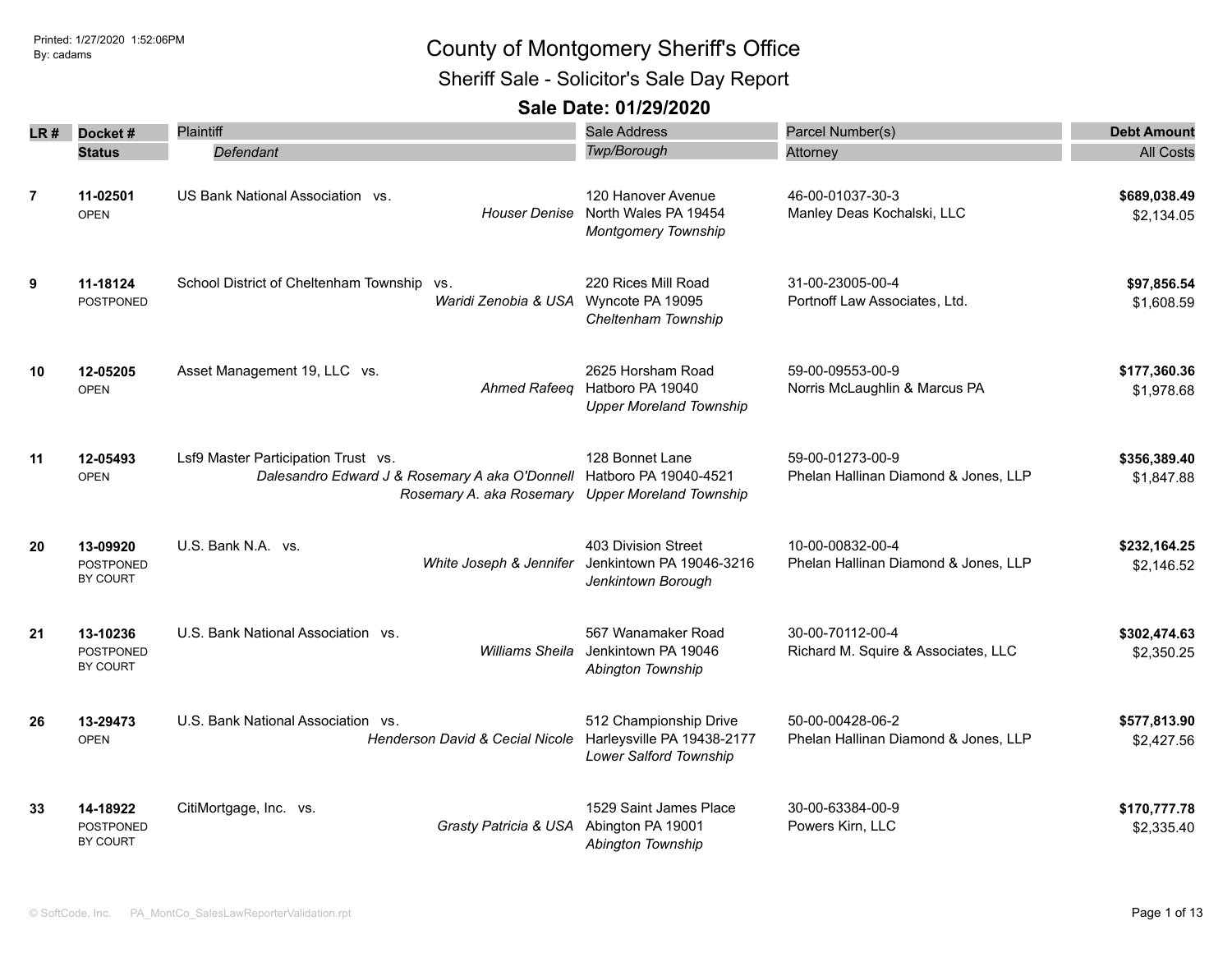Sheriff Sale - Solicitor's Sale Day Report

| LR# | Docket#                                  | Plaintiff                                                                    | Sale Address                                                                       | Parcel Number(s)                                                     | <b>Debt Amount</b>         |
|-----|------------------------------------------|------------------------------------------------------------------------------|------------------------------------------------------------------------------------|----------------------------------------------------------------------|----------------------------|
|     | <b>Status</b>                            | Defendant                                                                    | Twp/Borough                                                                        | Attorney                                                             | <b>All Costs</b>           |
| 34  | 14-23915<br>POSTPONED<br>BY COURT        | Wells Fargo Bank, N.A. vs.<br>Ortolani Jacquelyn I & Anthony E (dec'd) & USA | 122 Gwynmont Drive<br>North Wales PA 19454<br><b>Montgomery Township</b>           | 46-00-01035-18-8<br>Powers Kirn, LLC                                 | \$295,090.83<br>\$2,092.25 |
| 35  | 14-29707<br><b>OPEN</b>                  | U.S. Bank, N.A. vs.<br>Eble Mark P & Michele A                               | 155 Upland Avenue<br>Horsham PA 19044<br>Horsham Township                          | 36-00-11272-00-5<br>Milstead & Associates, LLC                       | \$379,631.30<br>\$1,745.49 |
| 37  | 15-04831<br><b>OPEN</b>                  | Wilmington Savings Fund Society vs.<br><b>Woolbert Martin &amp; Susan</b>    | 520 Deerfield Drive<br>Norristown PA 19403-1202<br>Lower Providence<br>Township    | 43-00-02971-00-1<br>Phelan Hallinan Diamond & Jones, LLP             | \$330,697.50<br>\$2,323.02 |
| 39  | 15-05550<br><b>POSTPONED</b><br>BY COURT | James P. Colahan vs.<br>Parmar Jayant K. Sr., Ratan P. & Jaymala, Inc.       | 632 Eagle Lane<br>Lansdale PA 19446<br><b>Upper Gwynedd Township</b>               | 56-00-01917-59-2<br>Friedman, Schuman, Applebaum &<br>Nemeroff, P.C. | \$337,498.29<br>\$2,664.09 |
| 40  | 15-05757<br><b>OPEN</b>                  | Meadows Condominium Association vs.<br>Roscoe Linda D                        | 1610 Meadowview Lane<br>Mont Clare PA 19453<br><b>Upper Providence</b><br>Township | 61-00-01662-78-8<br>Clemons Richter & Reiss, P.C.                    | \$26,846.77<br>\$1,845.34  |
| 47  | 15-29485<br>POSTPONED<br><b>BY COURT</b> | Wilmington Savings Fund Society vs.<br>Ricci Emil T. & Barbara               | 118 Johns Road<br>Cheltenham PA 19012<br>Cheltenham Township                       | 31-00-15787-00-4<br>Powers Kirn, LLC                                 | \$193,603.34<br>\$2,311.73 |
| 50  | 16-01365<br><b>OPEN</b>                  | Cascade Funding Mortgage Trust 2017-1 vs.<br>Dwojak Paula R.                 | 434 Moyer Road<br>Pottstown PA 19464<br>New Hanover Township                       | 47-00-01896-00-1<br>Stern and Eisenberg P.C.                         | \$227,538.47<br>\$2,300.80 |
| 51  | 16-01735<br><b>OPEN</b>                  | The Bank of New York vs.<br>Schwartz Ronald & Lori                           | 1756 Hood Lane<br>Ambler PA 19002<br><b>Upper Dublin Township</b>                  | 54-00-08680-86-9<br>Law Offices of Gregory Javardian LLC             | \$445,900.34<br>\$2,604.48 |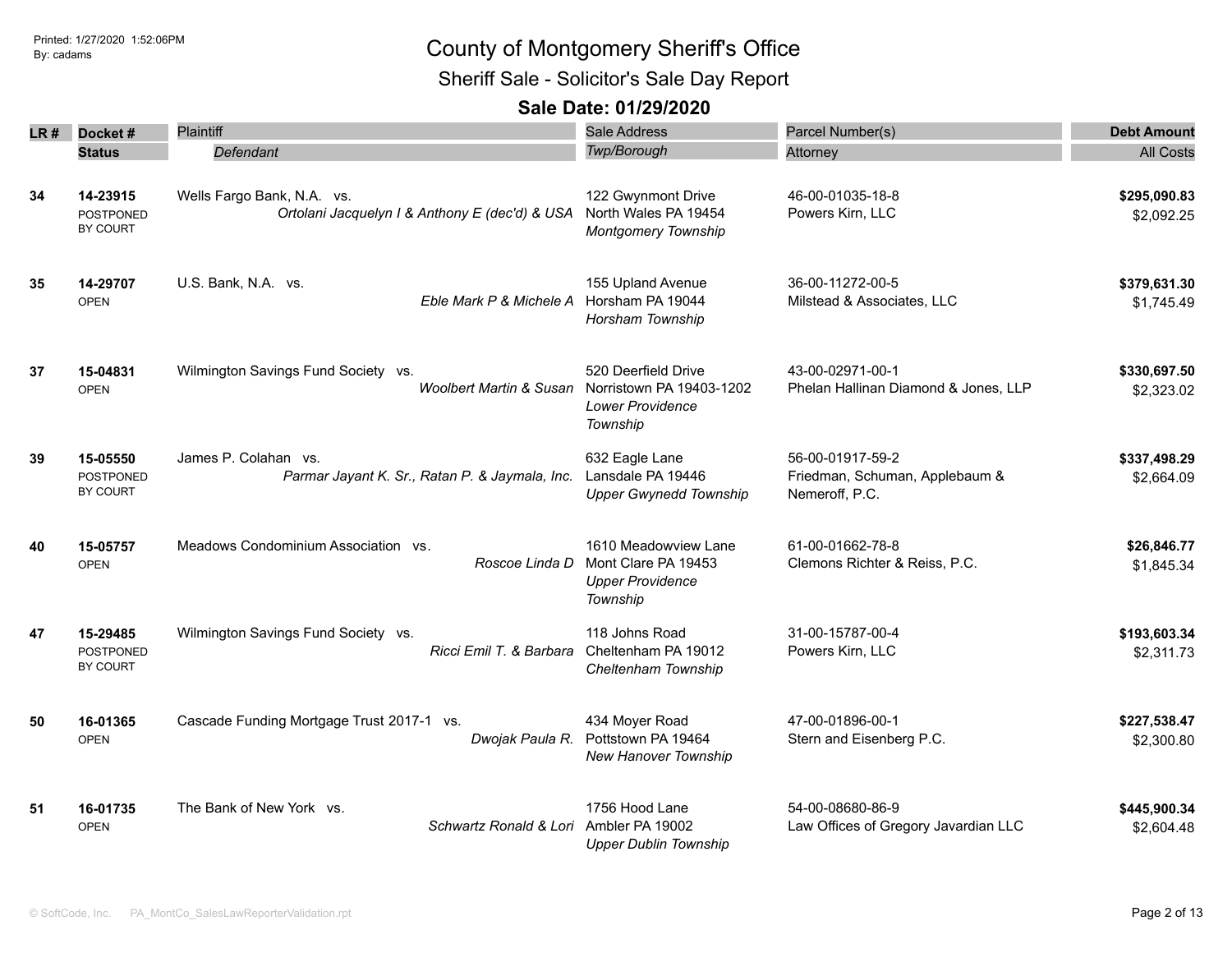Sheriff Sale - Solicitor's Sale Day Report

| LR # | Docket#                                  | <b>Plaintiff</b>                                                            | <b>Sale Address</b>                                                                     | Parcel Number(s)                                         | <b>Debt Amount</b>           |
|------|------------------------------------------|-----------------------------------------------------------------------------|-----------------------------------------------------------------------------------------|----------------------------------------------------------|------------------------------|
|      | <b>Status</b>                            | Defendant                                                                   | Twp/Borough                                                                             | Attorney                                                 | <b>All Costs</b>             |
| 60   | 16-14191<br><b>OPEN</b>                  | M&T Bank vs.<br>Didio James & Green Marla J.                                | 1320 Monk Road<br>Gladwyne PA 19035<br>Lower Merion Township                            | 40-00-37892-00-3<br>KML Law Group, P. C.                 | \$2,023,853.32<br>\$2,548.95 |
| 63   | 16-20535<br><b>POSTPONED</b><br>BY COURT | The Bank of NY Mellon vs.                                                   | 3013 Grace Lane<br>Capasso Flora H. Pennsburg PA 18073<br><b>Upper Hanover Township</b> | 57-00-01160-57-2<br>Powers Kirn, LLC                     | \$210,141.93<br>\$1,898.84   |
| 65   | 16-22703<br><b>OPEN</b>                  | LSF9 Master Participation Trust vs.<br>Wells Jarrett T & Jacqueline T       | 318 Baintree Road<br>Bryn Mawr PA 19010<br>Lower Merion Township                        | 40-00-03076-00-7<br>Manley Deas Kochalski, LLC           | \$670,056.09<br>\$2,871.03   |
| 67   | 16-23296<br><b>POSTPONED</b><br>BY COURT | MV051, LLC vs.<br>Case Carla M. aka Sorrells Carla                          | 1506 Willow Avenue<br>Elkins Park PA 19027<br>Cheltenham Township                       | 31-00-28843-00-7<br>Norris McLaughlin & Marcus, P.A.     | \$28,821.59<br>\$1,677.12    |
| 68   | 16-24962<br><b>POSTPONED</b>             | HSBC Bank USA vs.<br><b>Busby Robert &amp; Robin</b>                        | 1100 Hillcrest Road<br>Penn Valley PA 19072<br><b>Lower Merion Township</b>             | 40-00-25684-00-7<br>Manley Deas Kochalski, LLC           | \$670,551.19<br>\$1,859.24   |
| 70   | 16-25712<br>POSTPONED<br>BY COURT        | Pennymac Loan Services, LLC vs.<br>Laychock Matthew & Sibre Melanie (Dec'd) | 525 Ryers Avenue<br>Cheltenham PA 19012<br>Cheltenham Township                          | 31-00-24016-00-1<br>Phelan Hallinan Diamond & Jones, LLP | \$318,462.05<br>\$2,331.27   |
| 71   | 16-26343<br><b>OPEN</b>                  | Citizens Bank of Pennsylvania vs.<br>Chinn Howard and Deborah               | 1469 Catlin Way<br>Dresher PA 19025<br><b>Upper Dublin Township</b>                     | 54-00-03885-15-8<br>Law Offices of Gregory Javardian LLC | \$377,629.84<br>\$2,084.64   |
| 74   | 16-27225<br><b>OPEN</b>                  | Bayview Loan Servicing, LLC vs.<br><b>Bucci Carol &amp; Rocco</b>           | 1720 Hood Lane<br>Maple Glen PA 19002<br><b>Upper Dublin Township</b>                   | 54-00-08680-77-9<br>Mattleman, Weinroth & Miller, P.C.   | \$340,358.58<br>\$2,037.75   |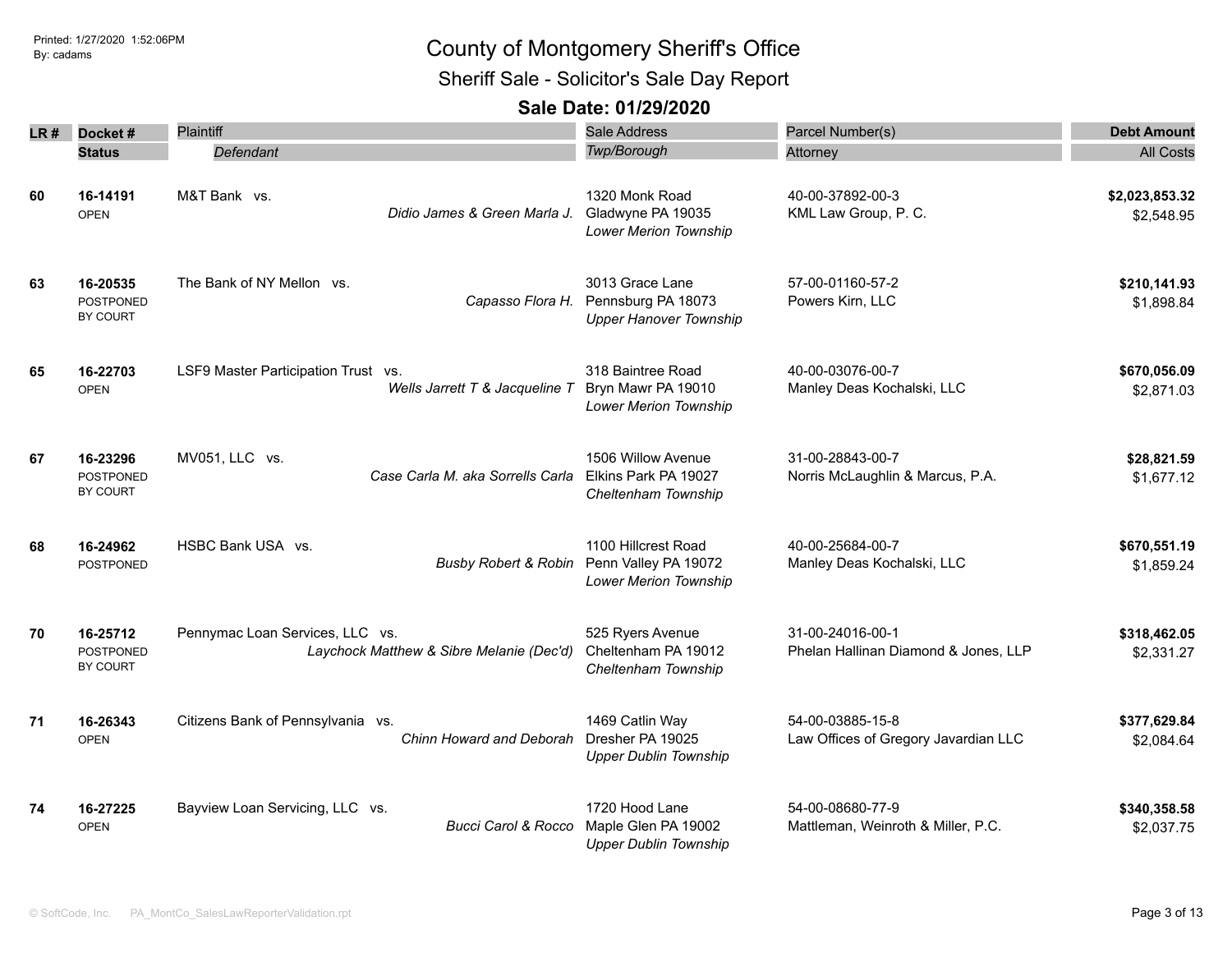Sheriff Sale - Solicitor's Sale Day Report

| LR # | Docket#                 | Plaintiff                                                                           | Sale Address                                                                         | Parcel Number(s)                                     | <b>Debt Amount</b>         |
|------|-------------------------|-------------------------------------------------------------------------------------|--------------------------------------------------------------------------------------|------------------------------------------------------|----------------------------|
|      | <b>Status</b>           | Defendant                                                                           | Twp/Borough                                                                          | Attorney                                             | <b>All Costs</b>           |
| 76   | 16-28052<br><b>OPEN</b> | Wilmington Trust National Association vs.<br>Baker April J & Thomas R               | 1144 Morgan Hill Drive<br>Pennsburg PA 18073<br><b>Upper Hanover Township</b>        | 57-00-01006-17-2<br>KML Law Group, P.C.              | \$449,722.80<br>\$1,766.49 |
| 77   | 16-29714<br><b>OPEN</b> | MTGLQ Investors, L.P. vs.<br><b>Bloncourt George</b>                                | 2637 Barnes Avenue<br>Abington PA 19001<br>Abington Township                         | 30-00-03464-00-7<br>Hladik Onorato & Pearlstine, LLP | \$343,211.17<br>\$1,913.94 |
| 79   | 17-00992<br><b>OPEN</b> | Deutsche Bank National Trust Company vs.<br>Nealman Charles L.                      | 364 Adrian Road<br>Collegeville PA 19426<br>Perkiomen Township                       | 48-00-00160-00-8<br>RAS Citron LLC                   | \$201,566.84<br>\$2,083.41 |
| 80   | 17-03341<br><b>OPEN</b> | JPMorgan Chase Bank, National Association vs.<br>Friel Christopher J & Molz Erica L | 1004 South Park Avenue<br>Norristown PA 19403<br><b>Lower Providence</b><br>Township | 43-00-10330-00-4<br>Shapiro & DeNardo, LLC           | \$186,664.66<br>\$1,710.03 |
| 85   | 17-04880<br><b>OPEN</b> | The Council of Elkins Park, A Condominium vs.<br><b>Green Florazell</b>             | 7900 Old York Road Unit<br>605B<br>Elkins Park PA 19027<br>Cheltenham Township       | 31-00-30006-86-9<br>Steven L. Sugarman & Associates  | \$10,551.95<br>\$2,089.05  |
| 86   | 17-05436<br><b>OPEN</b> | Truist Bank vs.<br>Dickey Erin Jo                                                   | 1847 Orlando Road<br>Pottstown PA 19464<br><b>Upper Pottsgrove Township</b>          | 60-00-02452-00-8<br>McCabe, Weisberg & Conway, P. C. | \$210,377.43<br>\$1,872.90 |
| 87   | 17-06687<br><b>OPEN</b> | The Bank of New York Mellon vs.<br>Barbagallo Sean & Julie A                        | 2406 Lomara Drive<br>Pottstown PA 19464<br>New Hanover Township                      | 47-00-00028-02-4<br>KML Law Group, P. C.             | \$254,498.55<br>\$1,937.34 |
| 89   | 17-09517<br><b>OPEN</b> | U.S. Bank N.A. vs.<br>Hurley Megan A & Steven G. & Marco Kathleen                   | 7 Madison Road<br>Willow Grove PA 19090<br><b>Upper Moreland Township</b>            | 59-00-11749-00-9<br>KML Law Group, P. C.             | \$346,657.77<br>\$2,168.70 |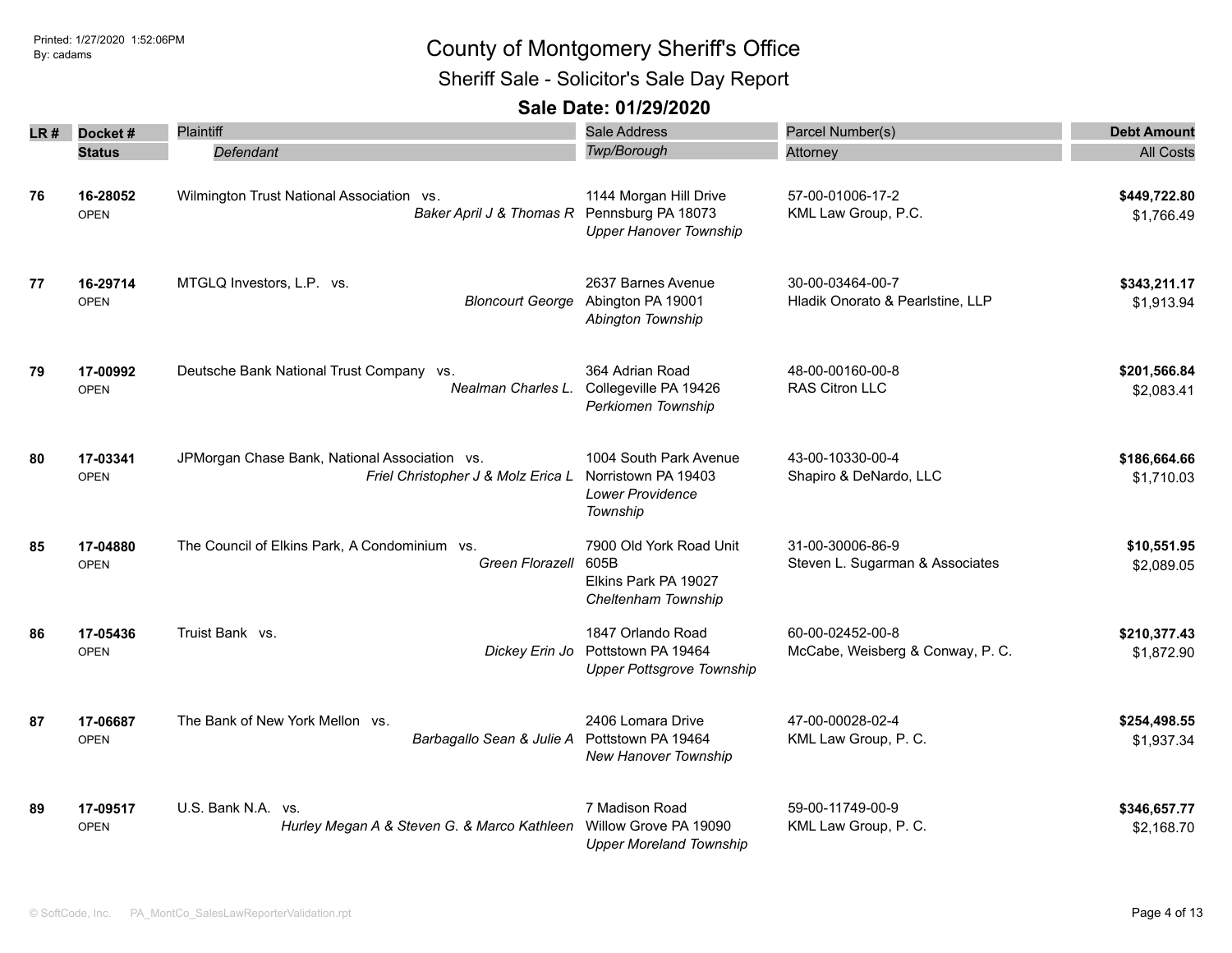Sheriff Sale - Solicitor's Sale Day Report

| LR# | Docket#                                         | <b>Plaintiff</b>                                                                                                                    | <b>Sale Address</b>                                                                                         | Parcel Number(s)                                        | <b>Debt Amount</b>         |
|-----|-------------------------------------------------|-------------------------------------------------------------------------------------------------------------------------------------|-------------------------------------------------------------------------------------------------------------|---------------------------------------------------------|----------------------------|
|     | <b>Status</b>                                   | Defendant                                                                                                                           | Twp/Borough                                                                                                 | Attorney                                                | <b>All Costs</b>           |
| 95  | 17-17444<br><b>POSTPONED</b>                    | The Bank of New York Mellon vs.<br>Weber Joyce aka Joyce A & William & USA Harleysville PA 19438                                    | 265 Pamela Circle<br>Lower Salford Township                                                                 | 50-00-03174-04-3<br>Stern & Eisenberg, PC               | \$245,324.18<br>\$2,310.08 |
| 98  | 17-19683<br><b>OPEN</b>                         | School District of Cheltenham Township vs.<br>Hastings Stephen & Scott David Mulvey, Executor<br>Estate of Dorothy H. Mulvey (dc'd) | 222 Hewett Road<br>Wyncote PA<br>Cheltenham Township                                                        | 31-00-14272-00-7<br>Portnoff Law Associates, Ltd.       | \$10,611.56<br>\$2,357.13  |
| 99  | 17-20323<br><b>OPEN</b>                         | Nationstar Mortgage, LLC vs.<br>Spiller Donald aka Donald G 313 Ashbourne Road                                                      | 1313 Ashbourne Road aka<br>Elkins Park PA 19027<br>Cheltenham Township                                      | 31-00-00721-00-4<br>KML Law Group, P. C.                | \$329,970.02<br>\$1,837.26 |
| 106 | 17-24059<br><b>POSTPONED</b><br>BY COURT        | CitiMortgage, Inc. vs.<br>Fredericks Linda S. AKA Hennessy Linda                                                                    | 1306 Barbaras Court<br>North Wales PA 19454<br><b>Montgomery Township</b>                                   | 46-00-00005-26-4<br>Powers Kirn, LLC                    | \$154,305.25<br>\$1.532.15 |
| 113 | 17-29339<br><b>OPEN</b>                         | LoanCare, LLC vs.<br>Campbell Alana                                                                                                 | 412 Centre Ave aka 100<br>Centre Ave Condo Unit 412<br>Norristown PA 19403<br><b>West Norriton Township</b> | 63-00-04865-09-4<br>McCabe Weisberg & Conway, P.C.      | \$98,459.77<br>\$1,935.63  |
| 114 | 18-00431<br><b>POSTPONED</b><br><b>BY COURT</b> | LSF10 Master Participation Trust vs.<br>Lewis Shawn C. and Nicole L.                                                                | 1203 Duchess Court<br>Limerick PA 19468<br><b>Limerick Township</b>                                         | 37-00-00657-07-3<br>Richard M. Squire & Associates, LLC | \$301,285.95<br>\$3,086.63 |
| 119 | 18-03243<br><b>OPEN</b>                         | Sovereign Bank vs.<br>Breidenbach Scott F. Executor & Weber Richard L                                                               | 631 East High Street<br>Pottstown PA 19464<br>(dec'd) Pottstown Borough                                     | 16-00-15068-00-9<br>Hourigan, Kluger & Quinn, P.C.      | \$156,469.18<br>\$1,595.23 |
| 120 | 18-03557<br><b>OPEN</b>                         | Bayview Loan Servicing, LLC vs.<br>White Tina L.                                                                                    | 142 Walnut Street<br>Phoenixville PA 19453<br><b>Upper Providence</b><br>Township                           | 61-00-05494-00-7<br>KML Law Group, P.C.                 | \$163,210.99<br>\$1,782.48 |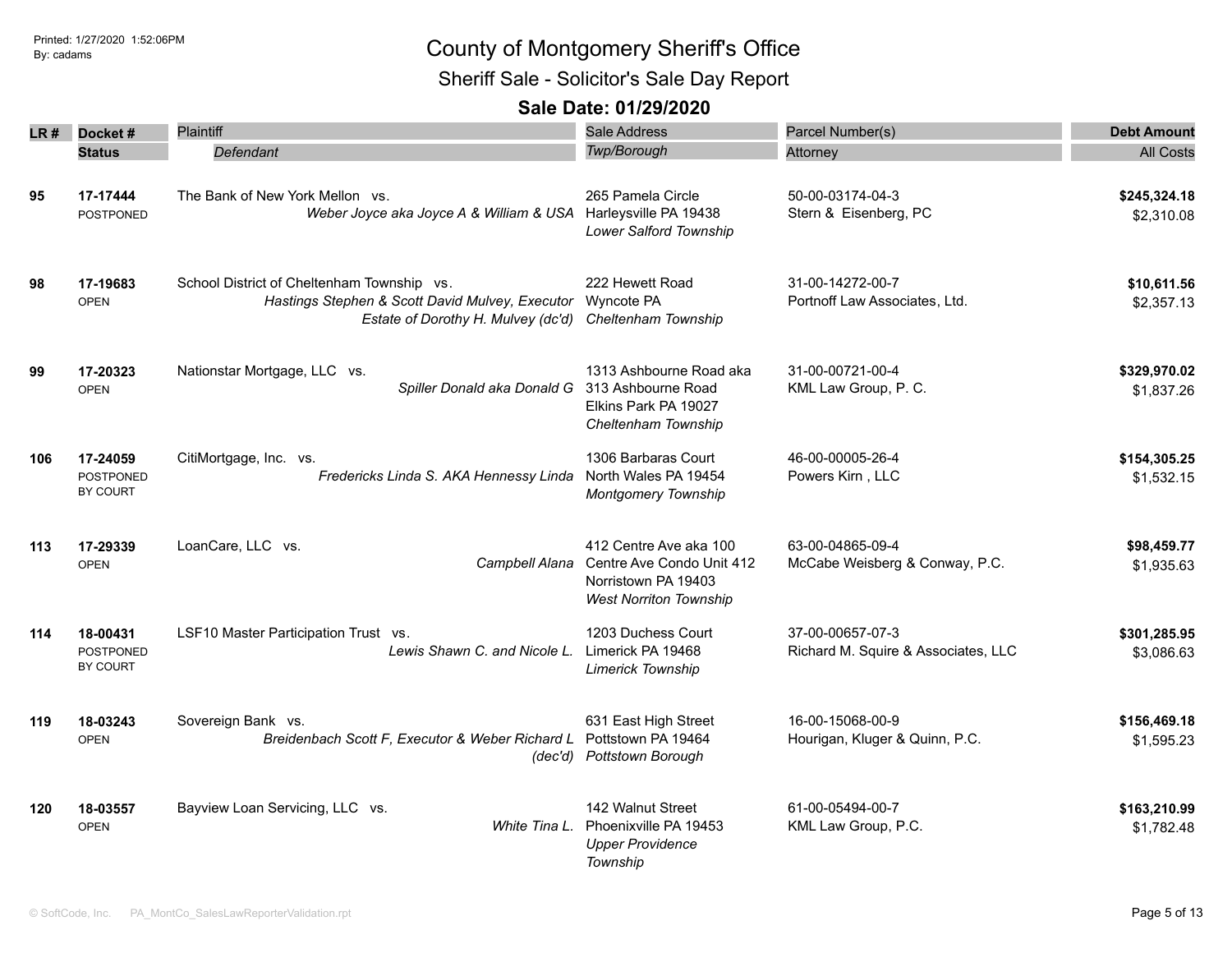Sheriff Sale - Solicitor's Sale Day Report

| LR # | Docket#                                    | Plaintiff                                                                                      | Sale Address                                                                          | Parcel Number(s)                                         | <b>Debt Amount</b>         |
|------|--------------------------------------------|------------------------------------------------------------------------------------------------|---------------------------------------------------------------------------------------|----------------------------------------------------------|----------------------------|
|      | <b>Status</b>                              | Defendant                                                                                      | Twp/Borough                                                                           | Attorney                                                 | <b>All Costs</b>           |
| 127  | 18-05195<br><b>OPEN</b>                    | PNC Bank N.A. vs.<br>Birli Scott D & Cindy L                                                   | 241 Elm Street<br>Gilbertsville PA 19525<br>Douglass Township                         | 32-00-01560-00-1<br>Phelan Hallinan Diamond & Jones, LLP | \$216,404.31<br>\$1,890.12 |
| 128  | 18-05997<br>POSTPONED                      | JPMorgan Chase Bank, National Association vs.<br>Pearlstein Gary & Jeannie M Hatfield PA 19440 | 250 Cowpath Road<br><b>Hatfield Township</b>                                          | 35-00-02353-00-6<br>Shapiro & DeNardo, LLC               | \$152,110.07<br>\$1,987.34 |
| 134  | 18-07677<br><b>OPEN</b>                    | JPMorgan Chase Bank, N.A. vs.<br>Valencia Brandyon Anthony & Jenkins Jolene                    | 1486 Needham Circle<br>Hatfield PA 19440<br><b>Hatfield Township</b>                  | 35-00-07061-48-2<br>Shapiro & DeNardo, LLC               | \$211,093.48<br>\$2,169.18 |
| 135  | 18-07703<br><b>OPEN</b>                    | Cascade 2017-1 Alternative Holdings, LLC vs.<br>Quarles James F & Michelle R                   | 1801 Maple Circle<br>Lansdale PA 19446<br><b>Worcester Township</b>                   | 67-00-02133-00-5<br>Stern & Eisenberg, PC                | \$325,216.97<br>\$1,504.88 |
| 143  | 18-08876<br><b>POSTPONED</b>               | Flagstar Bank FSB vs.<br>Rose Lorna Majetta                                                    | 141 Old Cedarbrook Road<br><b>Bldg. 26</b><br>Wyncote PA 19095<br>Cheltenham Township | 31-00-17338-84-5<br>McCabe, Weisberg & Conway, LLC       | \$333,294.08<br>\$2,395.34 |
| 145  | 18-13286<br><b>BANKRUPTCY</b><br>POSTPONED | Federal National Morgage Association vs.<br>Filton Jr., Robert J aka Filton Robert J Jr        | 790 North Hills Avenue<br>Glenside PA 19038<br><b>Upper Dublin Township</b>           | 54-00-12445-00-2<br>Martha E. Von Rosenstiel, P.C.       | \$233,469.00<br>\$1,900.62 |
| 146  | 18-13560<br><b>OPEN</b>                    | Nations Lending Corporation vs.<br>Thompson Steven A.                                          | 434 Cedar Street<br>Jenkintown PA 19046-2721<br>Jenkintown Borough                    | 10-00-00164-00-6<br>Phelan Hallinan Diamond & Jones, LLP | \$211,065.00<br>\$1,818.88 |
| 153  | 18-16387<br><b>OPEN</b>                    | Perkiomen Valley School District vs.<br>Long Harry & Betty (dec'd)                             | 4 Fourth Avenue<br>Schwenksville PA 19473<br>Lower Frederick Township                 | 38-00-00265-00-3<br>Portnoff Law Associates Ltd.         | \$5,183.58<br>\$1,654.35   |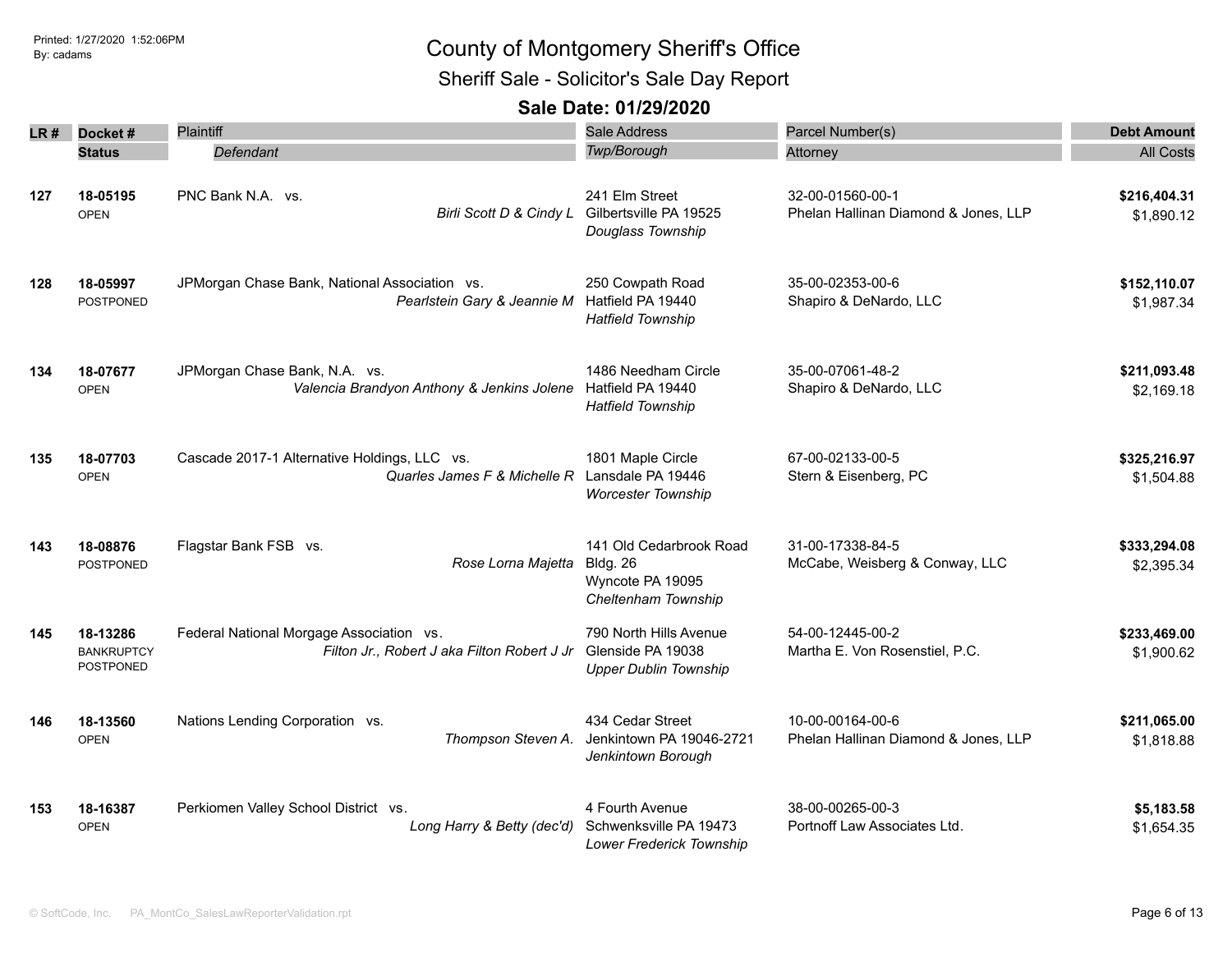Sheriff Sale - Solicitor's Sale Day Report

| LR# | Docket#                                  | Plaintiff                                                                                                                                     | Sale Address                                                                  | Parcel Number(s)                                         | <b>Debt Amount</b>         |
|-----|------------------------------------------|-----------------------------------------------------------------------------------------------------------------------------------------------|-------------------------------------------------------------------------------|----------------------------------------------------------|----------------------------|
|     | <b>Status</b>                            | Defendant                                                                                                                                     | Twp/Borough                                                                   | Attorney                                                 | <b>All Costs</b>           |
| 154 | 18-17102<br><b>OPEN</b>                  | LNV Corporation vs.<br>Leonard John W & Shawna                                                                                                | 537 East Church Road<br>Elkins Park PA 19027<br>Cheltenham Township           | 31-00-06298-00-7<br>Manley Deas Kochalski, LLC           | \$577,728.79<br>\$2,000.88 |
| 159 | 18-18823<br>POSTPONED                    | CIT Bank, N.A. vs.<br>McKenna Karen & Cavanaugh Barbara Lynn & Smith Roslyn PA 19001<br>Elizabeth J (dec'd) & Unknown Heirs Abington Township | 2898 Senak Road                                                               | 30-00-61752-00-3<br>Shapiro & DeNardo, LLC               | \$219,667.15<br>\$2,504.51 |
| 162 | 18-19456<br><b>OPEN</b>                  | Wells Fargo Bank, N. A. vs.<br>Kilroy Zachary S a/k/a Zachery                                                                                 | 1 Orchard Court<br>Royersford PA 19468<br><b>Upper Providence</b><br>Township | 61-00-04076-03-9<br>Manley Deas Kochalski, LLC           | \$120,453.29<br>\$1,888.50 |
| 163 | 18-19814<br><b>OPEN</b>                  | U.S. Bank National Association vs.<br>Avrach Benjamin S & Zick Christina L                                                                    | 1479 Village Way<br>Lansdale PA 19446<br><b>Towamencin Township</b>           | 53-00-09020-00-8<br>Shapiro & DeNardo, LLC               | \$258,945.59<br>\$1,339.80 |
| 165 | 18-20188<br><b>OPEN</b>                  | Metropolitan Life Insurance Company vs.<br>Murphy Edward J.                                                                                   | 493 Springdale Avenue<br>Hatboro PA 19040<br>Hatboro Borough                  | 08-00-05449-00-6<br>KML Law Group, P. C.                 | \$151,999.98<br>\$2,194.86 |
| 174 | 18-23135<br><b>POSTPONED</b>             | WC Fund III, LLC vs.<br>Johnstone Lance                                                                                                       | 8109 Newbold Lane<br>Laverock PA 19038-7107<br>Cheltenham Township            | 31-00-20260-00-4<br>Stivale Law Offices, PLLC            | \$56,032.71<br>\$2,179.74  |
| 175 | 18-23271<br>POSTPONED<br><b>BY COURT</b> | Bayview Loan Servicing, LLC vs.                                                                                                               | 1638 Newport Avenue<br>Peal Mary Willow Grove PA 19090<br>Abington Township   | 30-00-46008-00-6<br>KML Law Group, P.C.                  | \$187,233.16<br>\$1,857.98 |
| 177 | 18-23636<br><b>POSTPONED</b>             | Citizens Bank of Pennsylvania vs.<br>Resch Robert & Susan H.                                                                                  | 220 Terminal Avenue<br>Erdenheim PA 19038<br>Springfield Township             | 52-00-17329-00-7<br>Law Office of Gregory Javardian, LLC | \$257,639.60<br>\$2,090.90 |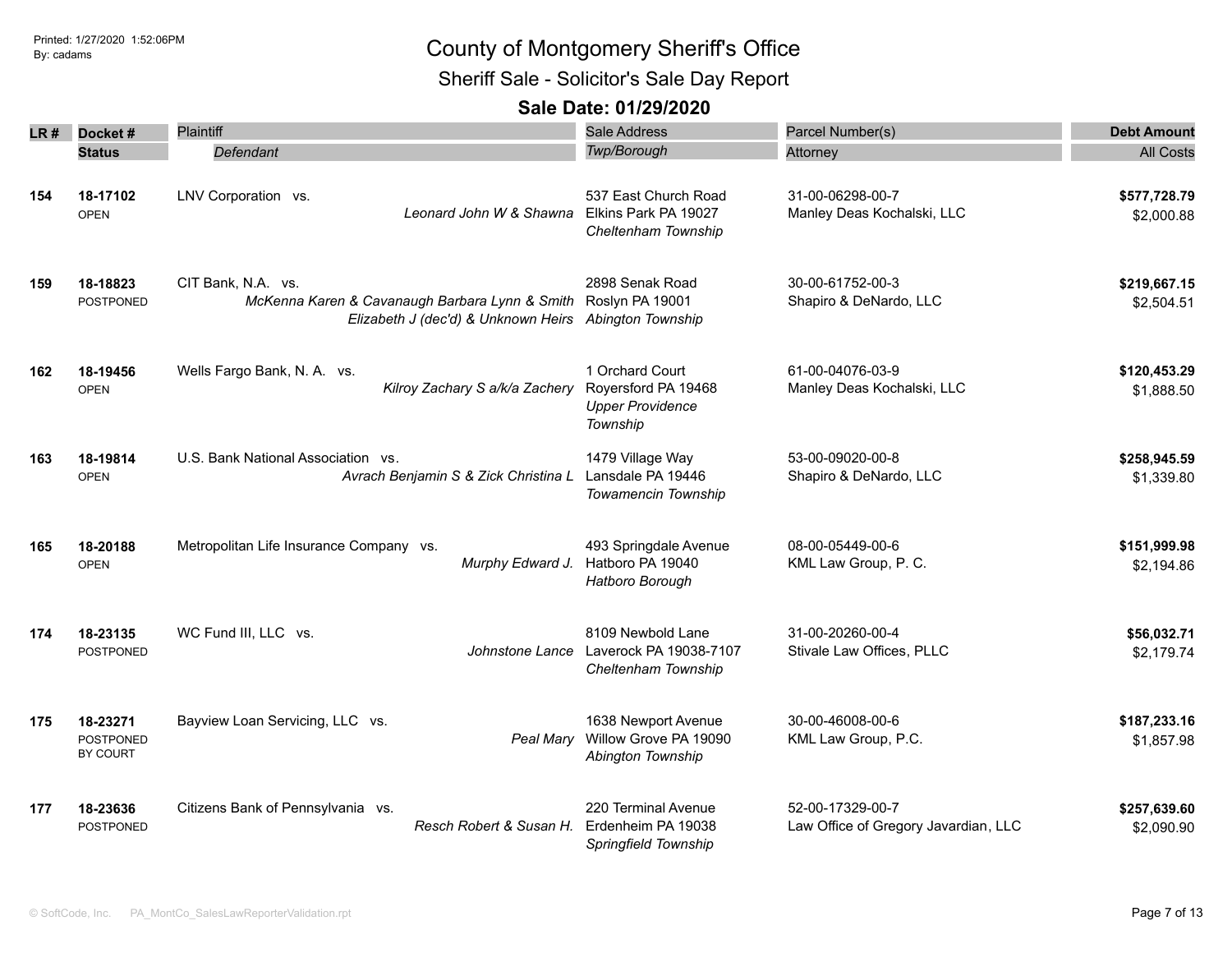Sheriff Sale - Solicitor's Sale Day Report

| LR # | Docket#                             | Plaintiff                                                  | Sale Address                   | Parcel Number(s)                     | <b>Debt Amount</b> |
|------|-------------------------------------|------------------------------------------------------------|--------------------------------|--------------------------------------|--------------------|
|      | <b>Status</b>                       | Defendant                                                  | Twp/Borough                    | Attorney                             | <b>All Costs</b>   |
|      |                                     |                                                            |                                |                                      |                    |
| 179  | 18-24601                            | Wells Fargo Bank NA vs.                                    | 21 East Montgomery             | 08-00-03925-00-9                     | \$166,056.69       |
|      | <b>POSTPONED</b>                    | Griffin R Michael AKA R M                                  | Avenue                         | Phelan Hallinan Diamond & Jones, LLP | \$1,995.71         |
|      | BY COURT                            |                                                            | Hatboro PA 19040               |                                      |                    |
|      |                                     |                                                            | Hatboro Borough                |                                      |                    |
| 182  | 18-26359                            | The Grande at Riverview Condominium Association vs.        | 350 West Elm Street            | 05-00-02680-67-2                     | \$27,801.37        |
|      | <b>OPEN</b>                         | Conway Ryan                                                | <b>Unit 3311</b>               | Stark & Stark                        | \$1,688.40         |
|      |                                     |                                                            | Conshohocken PA 19428          |                                      |                    |
|      |                                     |                                                            | Conshohocken Borough           |                                      |                    |
| 186  | 18-28143                            | Specialized Loan Servicing, LLC vs.                        | 620 Manatawny Street           | 16-00-19973-12-6                     | \$18,274.54        |
|      | <b>OPEN</b>                         | Leflar Patricia A aka Jenski Patricia A                    | Condo 55 Bldg 6                | Shapiro & DeNardo, LLC               | \$1,894.41         |
|      |                                     |                                                            | Pottstown PA 19464             |                                      |                    |
|      |                                     |                                                            | Pottstown Borough              |                                      |                    |
| 189  | 18-29532                            | Deutsche Bank National Trust Company vs.                   | 4134 Jackson Drive             | 65-00-06085-00-6                     | \$309,961.10       |
|      | <b>POSTPONED</b>                    | Jablokov Vladimir I aka Vladimir & USA                     | Lafayette Hill PA 19444        | Phelan Hallinan Diamond & Jones, LLP | \$2,464.13         |
|      | BY COURT                            |                                                            | Whitemarsh Township            |                                      |                    |
|      |                                     |                                                            |                                |                                      |                    |
| 194  | 19-00619                            | Huntingdon Valley Bank vs.<br>Milks Thomas J & Corinne Ann | 515 North York Road<br>Unit 9E | 59-00-19898-95-9                     | \$111,730.37       |
|      | <b>BANKRUPTCY</b><br>POSTPONED      |                                                            | Willow Grove PA 19090          | Berger Law Group, P.C.               | \$1,812.71         |
|      |                                     |                                                            | <b>Upper Moreland Township</b> |                                      |                    |
|      |                                     |                                                            |                                |                                      |                    |
| 200  | 19-02662                            | David Scheuermann vs.                                      | 2185 Kulp Road                 | 53-00-04300-00-3; 53-00-04312-01-8   | \$418,500.00       |
|      | <b>POSTPONED</b><br><b>BY COURT</b> | Halteman Arlin & Georgina a/k/a Georgeina                  | 2590 Kriebel Road              | Lesavoy Butz & Seitz LLC             | \$7,630.49         |
|      |                                     |                                                            | Harleysville PA 19438          |                                      |                    |
|      |                                     |                                                            | Towamencin Township            |                                      |                    |
| 201  | 19-03212                            | Federal National Mortgage Association vs.                  | 45 Casselberry Drive           | 43-00-02079-44-3                     | \$237,289.18       |
|      | POSTPONED                           | Duncan George                                              | Norristown PA 19403            | Milstead & Associates LLC            | \$2,537.23         |
|      |                                     |                                                            | Lower Providence               |                                      |                    |
|      |                                     |                                                            | Township                       |                                      |                    |
| 204  | 19-03925                            | PNC Bank, National Association vs.                         | 266 Cricklewood Circle         | 46-00-00666-18-8                     | \$315,329.79       |
|      | <b>POSTPONED</b>                    | Harwanko Ulana a/k/a Ulana M & Myron & Johnson             | Lansdale PA 19446              | Manley Deas Kochalski, LLC           | \$2,562.26         |
|      | BY COURT                            |                                                            | Michael Montgomery Township    |                                      |                    |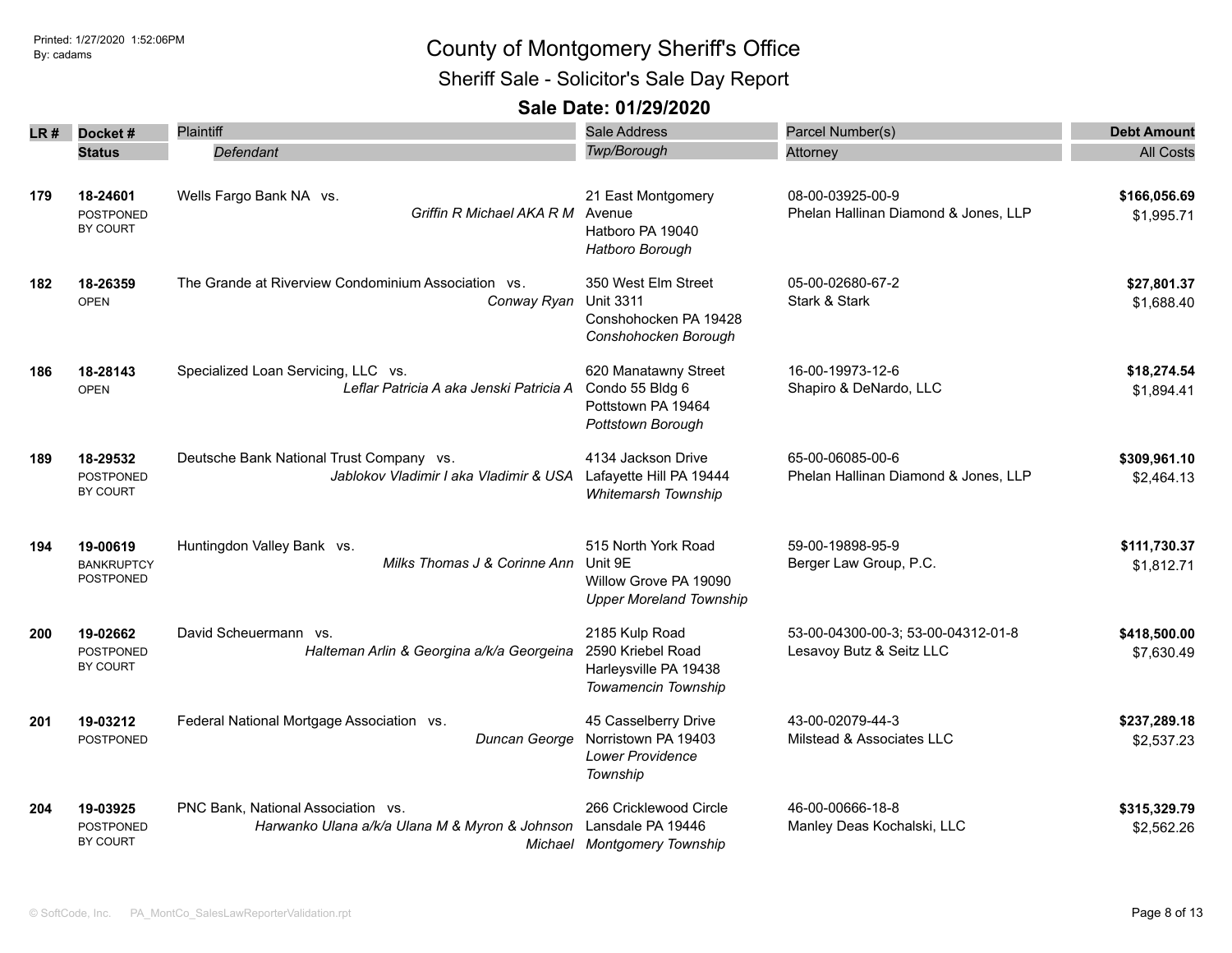Sheriff Sale - Solicitor's Sale Day Report

| LR # | Docket#                      | <b>Plaintiff</b>                                                                                                                                      | Sale Address                                                                | Parcel Number(s)                                         | <b>Debt Amount</b>         |
|------|------------------------------|-------------------------------------------------------------------------------------------------------------------------------------------------------|-----------------------------------------------------------------------------|----------------------------------------------------------|----------------------------|
|      | <b>Status</b>                | Defendant                                                                                                                                             | Twp/Borough                                                                 | Attorney                                                 | <b>All Costs</b>           |
| 205  | 19-03957<br><b>POSTPONED</b> | Quicken Loans Inc. vs.<br>Abdelmalak Rasha & Nageb Adel                                                                                               | 509 Carousel Circle<br>Norristown PA 19403<br><b>West Norriton Township</b> | 63-00-00908-24-4<br>KML Law Group, P.C.                  | \$184,689.06<br>\$1,966.97 |
| 213  | 19-04945<br><b>OPEN</b>      | Bank of America N.A. vs.<br>Santos Angel B.                                                                                                           | 425 Harrison Avenue<br>Glenside PA 19038<br>Cheltenham Township             | 31-00-13438-00-4<br>KML Law Group, P.C.                  | \$272,500.51<br>\$2,374.71 |
| 218  | 19-05166<br><b>OPEN</b>      | Reverse Mortgage Solutions, Inc. vs.<br>Ratkowski Edward A Jr. & Wilshinski Walter & King of Prussia PA 19406<br>Unknown Heirs of Nardi Sylvia (dc'd) | 393 Evergreen Road<br><b>Upper Merion Township</b>                          | 58-00-06730-00-7<br><b>RAS Citron LLC</b>                | \$277,138.88<br>\$3,067.20 |
| 219  | 19-05650<br><b>POSTPONED</b> | DITECH Financial LLC vs.<br>Terry William R. aka William Robert & Naomi J. aka<br>Robinson-Terry Naomi Jill Norristown Borough                        | 1400 Plymouth Boulevard<br>Norristown PA 19401                              | 13-00-30672-00-5<br>Phelan Hallinan Diamond & Jones, LLP | \$106,693.86<br>\$2,419.31 |
| 220  | 19-05908<br><b>OPEN</b>      | Lakeview Loan Servicing, LLC vs.<br>Gardenier Kevin C. & Jacquelyn D.                                                                                 | 1239 Randy Drive<br>Pottstown PA 19464<br>Lower Pottsgrove Township         | 42-00-03940-00-5<br>KML Law Group, P.C.                  | \$164,031.55<br>\$2,066.49 |
| 222  | 19-06056<br><b>OPEN</b>      | Freedom Mortgage Corporation vs.<br><b>Knox Robert Lee</b>                                                                                            | 201 Bellows Way<br>Lansdale PA 19446<br><b>Montgomery Township</b>          | 46-00-00057-02-3<br>KML Law Group, P.C.                  | \$299,109.20<br>\$1,887.51 |
| 225  | 19-07393<br><b>OPEN</b>      | The Bank of New York Mellon Trust Company vs.<br>Perkins Brian L & Russell Jennifer                                                                   | 943 Bush Street<br>Bridgeport PA 19405<br><b>Bridgeport Borough</b>         | 02-00-00428-09-2<br>RAS Citron LLC                       | \$233,566.06<br>\$2,001.69 |
| 227  | 19-07421<br><b>OPEN</b>      | Wells Fargo Bank, N.A. vs.<br>Garon Daniel W                                                                                                          | 1114 Limekiln Pike<br>Ambler PA 19002<br>Horsham Township                   | 36-00-06604-00-2<br>Phelan Hallinan Diamond & Jones, LLP | \$186,006.54<br>\$1,930.90 |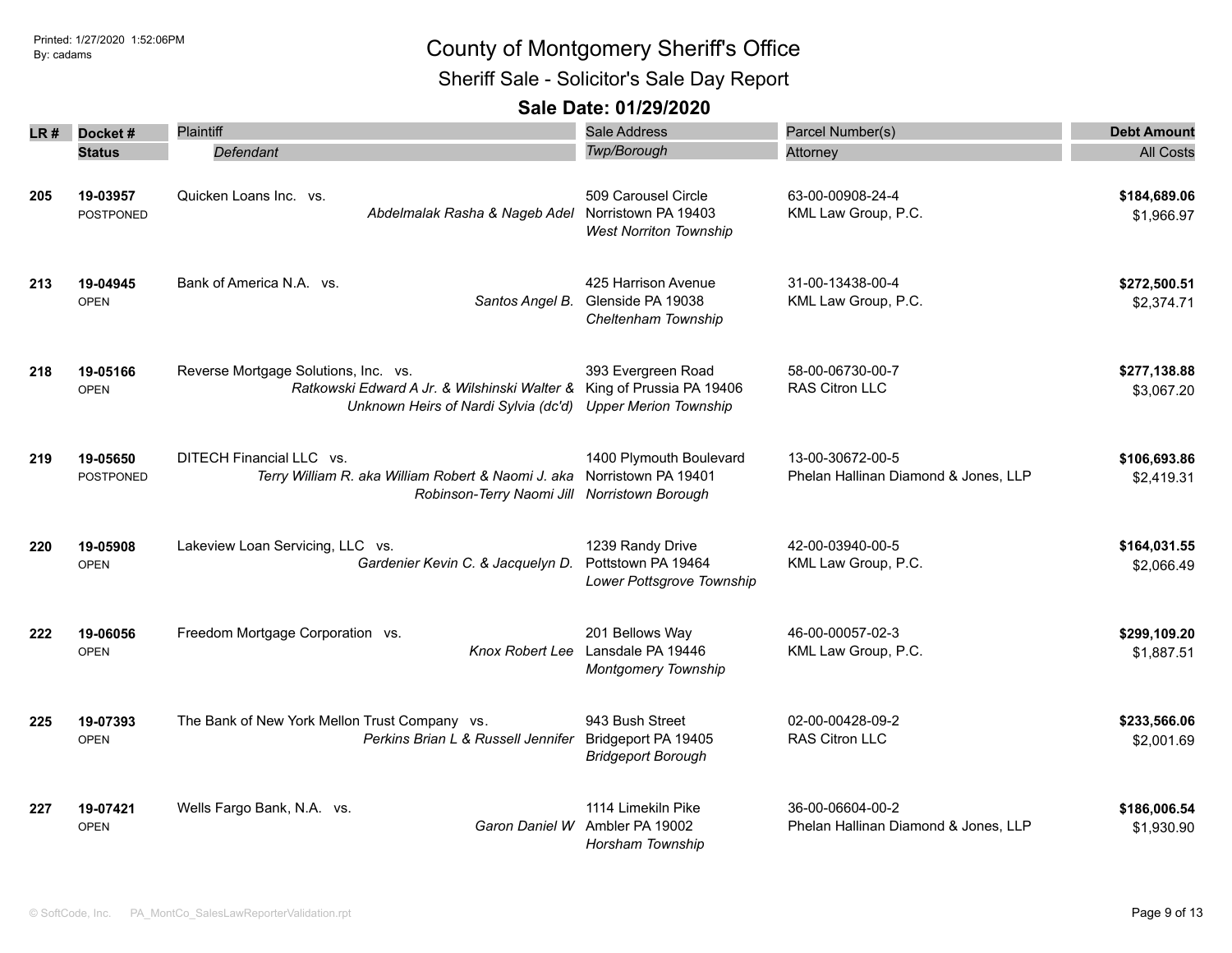Sheriff Sale - Solicitor's Sale Day Report

| LR # | Docket#                                           | Plaintiff                                                                       | Sale Address                                                                                    | Parcel Number(s)                                         | <b>Debt Amount</b>         |
|------|---------------------------------------------------|---------------------------------------------------------------------------------|-------------------------------------------------------------------------------------------------|----------------------------------------------------------|----------------------------|
|      | <b>Status</b>                                     | Defendant                                                                       | Twp/Borough                                                                                     | Attorney                                                 | <b>All Costs</b>           |
| 228  | 19-07636<br><b>OPEN</b>                           | Midfirst Bank vs.<br><b>Walk Sergio</b>                                         | 640 Stanbridge Street<br>Norristown PA 19401<br>Norristown Borough                              | 13-00-34696-00-4<br>KML Law Group, P.C.                  | \$128,880.21<br>\$1,753.50 |
| 230  | 19-07914<br><b>OPEN</b>                           | Freedom Mortgage Corporation vs.<br>Merman John Andrew & Miller Karen E         | 139 Pennapacker Road<br>Collegeville PA 19426<br><b>Upper Providence</b><br>Township            | 61-00-04087-00-1<br>Phelan Hallinan Diamond & Jones, LLP | \$295,038.80<br>\$1,938.76 |
| 231  | 19-08087<br><b>OPEN</b>                           | Wells Fargo Bank, N.A. vs.<br>Scampton Richard M.                               | 3319 Salford Station Road<br>Perkiomenville PA<br>18074-9748<br><b>Upper Frederick Township</b> | 55-00-01435-00-4<br>Phelan Hallinan Diamond & Jones, LLP | \$131,208.59<br>\$1,677.91 |
| 232  | 19-08199<br><b>POSTPONED</b>                      | M&T Bank vs.<br>Donahue Lynn aka Lynn F & John E & USA                          | 1318 Pine Brook Court<br>Maple Glen PA 19002<br>Horsham Township                                | 36-00-02110-04-1<br>Stern & Eisenberg PC                 | \$443,113.20<br>\$3,108.35 |
| 234  | 19-10946<br><b>OPEN</b>                           | Wells Fargo Bank, N.A. vs.<br>Yeager Sylvia L                                   | 377 North Evans Street<br>Pottstown PA 19464<br>Pottstown Borough                               | 16-00-08188-00-4<br>Phelan Hallinan Diamond & Jones, LLP | \$66,818.27<br>\$1,688.77  |
| 240  | 19-12595<br><b>OPEN</b>                           | The Bank of New York Mellon vs.<br>Monteleone Susan L & Gerald T                | 410 Ford Street<br>Bridgeport PA 19405<br><b>Bridgeport Borough</b>                             | 02-00-02144-00-5<br>KML Law Group, P.C.                  | \$108,611.95<br>\$1,839.72 |
| 241  | 19-12781<br><b>OPEN</b>                           | Wells Fargo Bank, N.A. vs.<br>Mannato Michael J aka Michael                     | 1010 Middleton Place<br>Norristown PA 19403<br><b>West Norriton Township</b>                    | 63-00-05211-19-8<br>Manley Deas Kochalski LLC            | \$112,474.94<br>\$1,704.45 |
| 247  | 19-15110<br><b>BANKRUPTCY</b><br><b>POSTPONED</b> | LSF11 Master Participation Trust vs.<br>Aurello Veronica A & Nicole & Stephanie | 138 Rosemary Avenue<br>Ambler PA 19002-4723<br>Ambler Borough                                   | 01-00-04267-00-7<br>Phelan Hallinan Diamond & Jones, LLP | \$218,078.72<br>\$2,005.30 |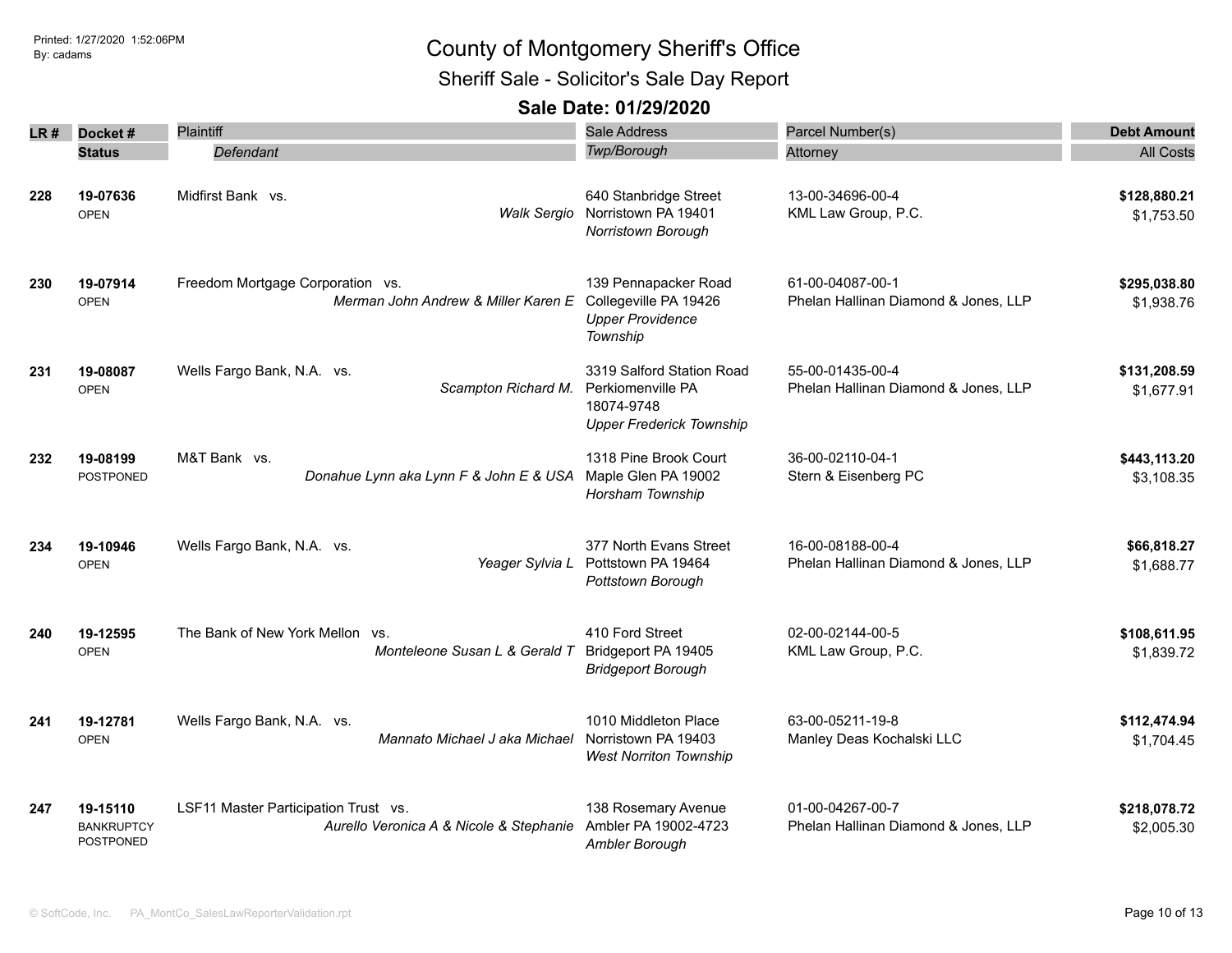Sheriff Sale - Solicitor's Sale Day Report

| LR# | Docket#                 | Plaintiff                                                                                  | Sale Address                                                                              | Parcel Number(s)                                         | <b>Debt Amount</b>         |
|-----|-------------------------|--------------------------------------------------------------------------------------------|-------------------------------------------------------------------------------------------|----------------------------------------------------------|----------------------------|
|     | <b>Status</b>           | Defendant                                                                                  | <b>Twp/Borough</b>                                                                        | Attorney                                                 | <b>All Costs</b>           |
| 248 | 19-15153<br><b>OPEN</b> | All Credit Considered Mortgage, Inc. vs.<br>Neubauer Robin Beth & Keir Norristown PA 19401 | 75 Brownstone Drive<br><b>East Norriton Township</b>                                      | 33-00-00963-30-9<br>Stern & Eisenberg PC                 | \$319,958.43<br>\$2,218.47 |
| 250 | 19-15323<br><b>OPEN</b> | U.S. Bank Trust, National Association vs.<br>Shearer Robert M & Debra                      | 708 West Elm Street<br>Norristown PA 19401<br>Norristown Borough                          | 13-00-10816-00-7<br>Tucker Arensberg, P.C.               | \$99,002.12<br>\$1,962.09  |
| 251 | 19-15474<br><b>OPEN</b> | Midfirst Bank vs.<br>Lawrence Julia J.                                                     | 847 Spruce Street<br>Pottstown PA 19464<br>Pottstown Borough                              | 16-00-28272-02-6<br>KML Law Group, P.C.                  | \$49,017.02<br>\$1,807.11  |
| 252 | 19-15857<br><b>OPEN</b> | Ditech Financial LLC vs.<br>Farris Laura Ann aka Laura A                                   | 5051 Militia Hill Road<br><b>Plymouth Meeting PA</b><br>19462<br>Whitemarsh Township      | 65-00-01297-00-6<br>Phelan Hallinan Diamond & Jones, LLP | \$293,332.23<br>\$1,758.34 |
| 255 | 19-15954<br><b>OPEN</b> | U.S. Bank National Associaiton vs.<br>Jansen Patricia                                      | 218 West 8th (Eighth)<br><b>Street</b><br>Lansdale PA 19446<br>Lansdale Borough           | 11-00-04680-00-7<br>Stern & Eisenberg, P.C.              | \$147,382.33<br>\$2,106.13 |
| 257 | 19-16223<br><b>OPEN</b> | Wells Fargo Bank National Association vs.<br>O'Brien James Patrick                         | 819 Treetop Lane<br>Norristown PA 19403<br><b>West Norriton Township</b>                  | 63-00-08201-42-1<br>Hladik Onorato & Federman, LLP       | \$183,280.52<br>\$2,177.29 |
| 258 | 19-16677<br><b>OPEN</b> | Nationstar Mortgage LLC, d/b/a Champion Mortgage<br>Company vs.                            | 1234 Thomson Road<br>Roslyn PA 19001<br>Szmit Mary T. Abington Township                   | 30-00-66704-00-1<br>RAS Citron LLC                       | \$218,380.04<br>\$2,200.05 |
| 259 | 19-16738<br><b>OPEN</b> | Wells Fargo Bank vs.<br>Chae, Richard & Janice aka Janice S.                               | 14 Breyer Court aka 14<br>Breyer Court 14C<br>Elkins Park PA 19027<br>Cheltenham Township | 31-00-03127-64-9<br>Manley Deas Kochalski, LLC           | \$192,418.74<br>\$1,586.49 |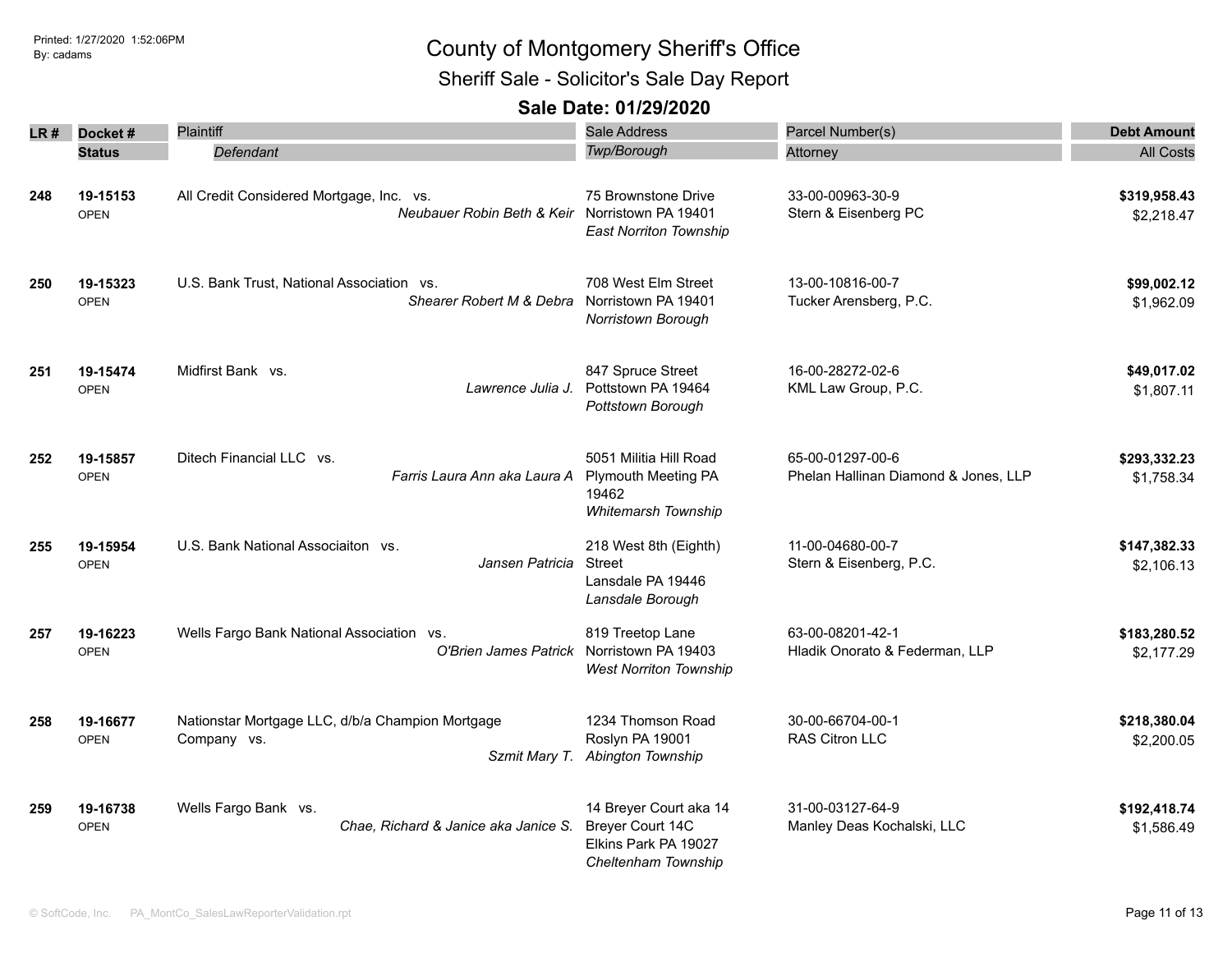Sheriff Sale - Solicitor's Sale Day Report

| LR # | Docket#                 | Plaintiff                                                                                          | <b>Sale Address</b>                                                                                             | Parcel Number(s)                                         | <b>Debt Amount</b>         |
|------|-------------------------|----------------------------------------------------------------------------------------------------|-----------------------------------------------------------------------------------------------------------------|----------------------------------------------------------|----------------------------|
|      | <b>Status</b>           | Defendant                                                                                          | Twp/Borough                                                                                                     | Attorney                                                 | <b>All Costs</b>           |
| 260  | 19-17165<br><b>OPEN</b> | U.S. Bank Trust, National Association vs.<br>Reilley Gregory R & Beth R Lansdale PA 19446          | 902 Cherry Circle<br><b>Worcester Township</b>                                                                  | 67-00-00582-07-1<br>RAS Citron, LLC                      | \$119,247.91<br>\$1,961.82 |
| 261  | 19-17391<br><b>OPEN</b> | Trumark Financial Credit Union vs.<br>Dannaker Melissa K.                                          | 105 Hartranft Avenue<br>Norristown PA 19401<br><b>Norristown Borough</b>                                        | 13-00-15760-00-4<br>Law Office of Gregory Javardian LLC  | \$77,206.83<br>\$1,912.57  |
| 262  | 19-17870<br><b>OPEN</b> | Deutsche Bank National Trust Company vs.<br>Aurienna Diane L aka Diane & Ferruccio J & USA         | 2301 Oakland Drive<br>Norristown PA 19403-2644<br><b>West Norriton Township</b>                                 | 63-00-05519-39-4<br>Phelan Hallinan Diamond & Jones, LLP | \$282,713.65<br>\$2,442.97 |
| 264  | 19-18232<br><b>OPEN</b> | Santander Bank, N.A. vs.<br>Daywalt Carol Ann                                                      | 250 Tanglewood Lane<br>Condo Unit L-2<br>King of Prussia PA<br>19406-2365                                       | 58-00-18895-84-7<br>Phelan Hallinan Diamond & Jones, LLP | \$40,957.60<br>\$1,967.61  |
| 265  | 19-18370<br><b>OPEN</b> | Home Point Financial Corporation vs.<br>Smith-Wilmore Carol M & Weldon Louise S &<br>Unknown Heirs | <b>Upper Merion Township</b><br>1005 Valley Glen Road<br>Condo 237<br>Elkins Park PA 19027<br>Abington Township | 30-00-69921-98-7<br>Phelan Hallinan Diamond & Jones, LLP | \$138,321.20<br>\$2,259.10 |
| 266  | 19-18421<br><b>OPEN</b> | PHH Mortgage Corporation vs.<br>Brown Minyette M & Stephen D                                       | 7440 New Second Street<br>Elkins Park PA 19027<br>Cheltenham Township                                           | 31-00-20467-00-4<br>Stern & Eisenberg PC                 | \$192,428.34<br>\$1,996.74 |
| 267  | 19-18477<br><b>OPEN</b> | NewRez LLC d/b/a Shellpoint Mortgage Servicing vs.<br>Hirschman Dennis                             | 4 East 6th(Sixth) Street<br>Pottstown PA 19464-5226<br>Pottstown Borough                                        | 16-00-25900-00-4<br>Phelan Hallinan Diamond & Jones, LLP | \$74,432.08<br>\$1,757.91  |
| 268  | 19-18704<br><b>OPEN</b> | Wilmington Savings Fund Society FSB vs.<br>Nagy Lee aka Lee W                                      | 127 Buttonwood Street<br>Norristown PA 19401<br>Norristown Borough                                              | 13-00-05644-00-4<br>KML Law Group, P.C.                  | \$82,907.32<br>\$1,870.83  |